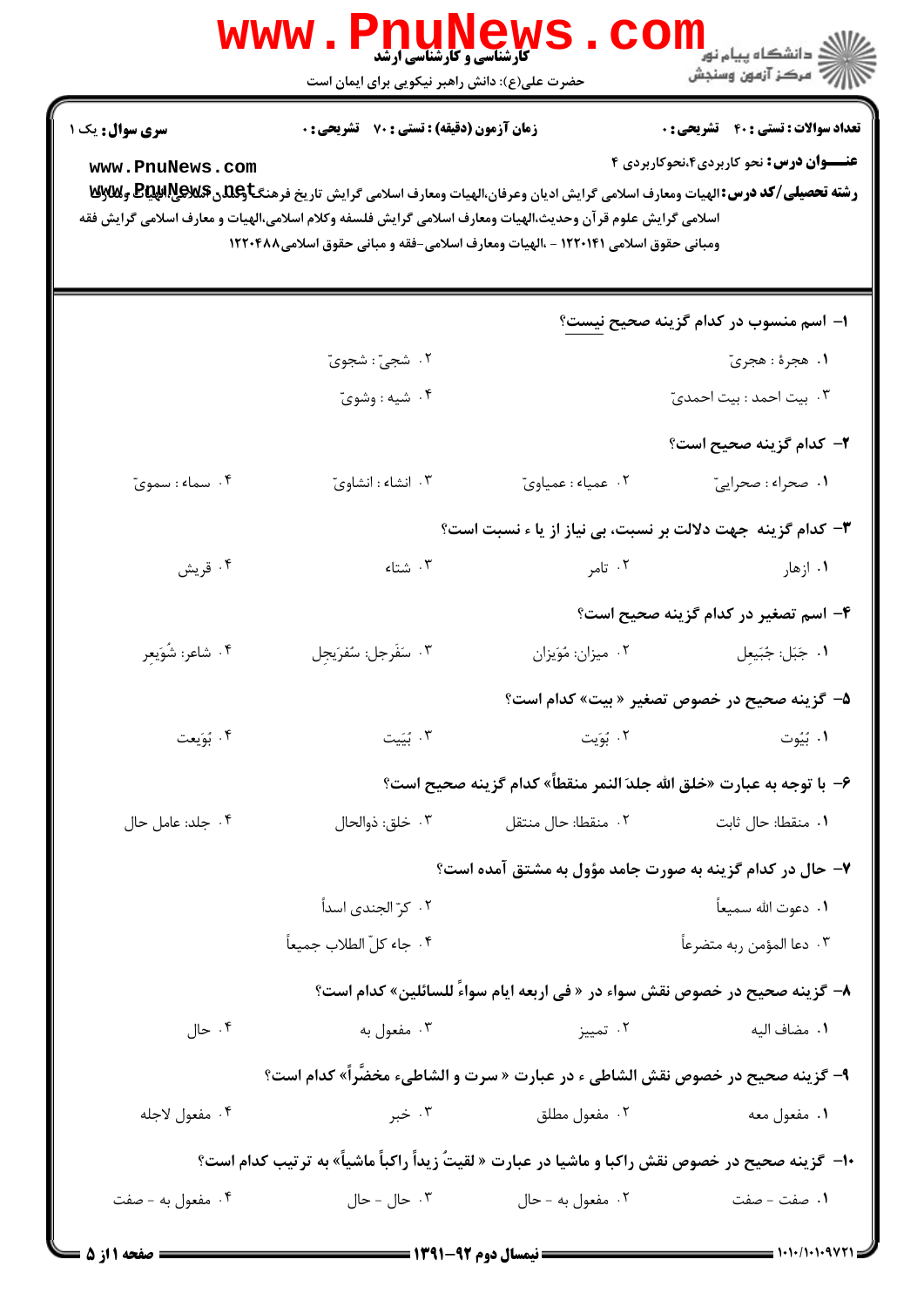|                      | <b>WWW</b><br><b>گارشناسی و کارشناسی ارشد</b><br>حضرت علی(ع): دانش راهبر نیکویی برای ایمان است                                                                                                   |                                         | <mark>ڪ دانشڪاه پيام نور</mark><br>رآ - مرڪز آزمون وسنڊش                          |
|----------------------|--------------------------------------------------------------------------------------------------------------------------------------------------------------------------------------------------|-----------------------------------------|-----------------------------------------------------------------------------------|
| سری سوال: ۱ یک       | زمان آزمون (دقیقه) : تستی : 70 گشریحی : 0                                                                                                                                                        |                                         | <b>تعداد سوالات : تستي : 40 ٪ تشريحي : 0</b>                                      |
| www.PnuNews.com      | رشته تحصیلی/کد درس:الهیات ومعارف اسلامی گرایش ادیان وعرفان،الهیات ومعارف اسلامی گرایش تاریخ فرهنگتاویلهی لایکلیلهای وکلالای تا                                                                   |                                         | <b>عنـــوان درس:</b> نحو کاربردی۴،نحوکاربردی ۴                                    |
|                      | اسلامی گرایش علوم قر آن وحدیث،الهیات ومعارف اسلامی گرایش فلسفه وکلام اسلامی،الهیات و معارف اسلامی گرایش فقه<br>ومبانی حقوق اسلامی ۱۲۲۰۱۴۱ - ،الهیات ومعارف اسلامی-فقه و مبانی حقوق اسلامی۱۲۲۰۴۸۸ |                                         |                                                                                   |
|                      |                                                                                                                                                                                                  |                                         | 11- گزينه صحيح در خصوص نقش رجلا در عبارت « هذا أحسن الناس رجلاً» كدام است؟        |
| ۰۴ تمييز             | ۰۳ حال $\cdot$                                                                                                                                                                                   | ۰۲ عطف بیان                             | ٠١. مفعول مطلق                                                                    |
|                      |                                                                                                                                                                                                  |                                         | ۱ <b>۲</b> – در کدام گزینه تمییز نسبت آمده است؟                                   |
|                      | ۰۲ ملاء الله قلبک سروراً                                                                                                                                                                         |                                         | ١. ما في السماء قدر راحه سحاباً                                                   |
|                      | ۰۴ له شبر أرضاً                                                                                                                                                                                  |                                         | ۰۳ اشتریت عشرین قلماً                                                             |
|                      |                                                                                                                                                                                                  |                                         | ۱۳- گزینه مناسب جهت تکمیل جای خالی در عبارت « کم  قرأتَ؟» کدام است؟               |
| ۰۴ کتب               | $\mathcal{F}$ . كتاباً                                                                                                                                                                           | ۰۲ کتاب                                 | ۰۱ کتاب                                                                           |
|                      | ۱۴- گزینه صحیح در خصوص نقش نعجه در عبارت « إنَّ هذا أخی له تسع و تسعون نعجه » کدام است؟                                                                                                          |                                         |                                                                                   |
| ۰۴ مفعول فيه         | ب صفت $\cdot$                                                                                                                                                                                    | ۰۲ مفعول به                             | ۰۱ تمييز                                                                          |
|                      |                                                                                                                                                                                                  |                                         | 1۵– گزینه صحیح در خصوص باء در عبارت « کفی بالشیب واعظاً» کدام است؟                |
| ۰۴ حرف جر زائد       | ۰۳ حرف جر اصلی                                                                                                                                                                                   | ۰۲ حرف جر شبيه بالزائد                  | ۰۱ حرف عطف                                                                        |
|                      |                                                                                                                                                                                                  |                                         | 1۶− با توجه به عبارت « ما زرعتُ إلا القمح» كدام گزينه صحيح است؟                   |
| ۰۴ استثناء موجب      | ۰۳ استثناء منقطع                                                                                                                                                                                 | ۰۲ استثناء مفرّغ                        | ۰۱ استثناء تام                                                                    |
|                      |                                                                                                                                                                                                  |                                         | <b>۱۷- گزینه صحیح در خصوص نقش رسول در عبارت « و ما محمدٌ إلا رسولُ» کدام است؟</b> |
| ۰۴ بدل               | ۰۳ فاعل                                                                                                                                                                                          | ۰۲ خبر                                  | ۰۱ مبتدا                                                                          |
|                      | 18- گزينه صحيح در خصوص إلا دوم در عبارت « ما رأيت احداً إلا زيداً إلا اخاك » كدام است؟                                                                                                           |                                         |                                                                                   |
|                      | ۰۲ حرف جر                                                                                                                                                                                        |                                         | ۰۱ حرف عطف                                                                        |
|                      | ۰۴ حرف استثناء و عامل                                                                                                                                                                            |                                         | ۰۳ حرف زائد برای تأکید لفظی                                                       |
|                      | ١٩- گزينه صحيح در خصوص نقش قطنا در عبارت « ما نبت إلا قمحٌ إلا شعيراً إلا قطناً » كدام است؟                                                                                                      |                                         |                                                                                   |
| ۰۴ مفعول به          | ۰۳ مستثنی                                                                                                                                                                                        | ۰۲ معطوف                                | ۰۱ بدل                                                                            |
|                      |                                                                                                                                                                                                  |                                         | <b>۰۲-</b> گزینه صحیح در خصوص بَیْدَ کدام است؟                                    |
| ۰۴ اسم استقبال       | ۰۳ اسم فعل                                                                                                                                                                                       | ٠٢ حرف استثناء                          | ۰۱ اسم استثناء                                                                    |
| <b>۔ صفحه 2 از 5</b> |                                                                                                                                                                                                  | ــــــــــ نیمسال دوم ۹۲-۱۳۹۱ ـــــــــ | $\frac{1}{1}$ $\frac{1}{1}$                                                       |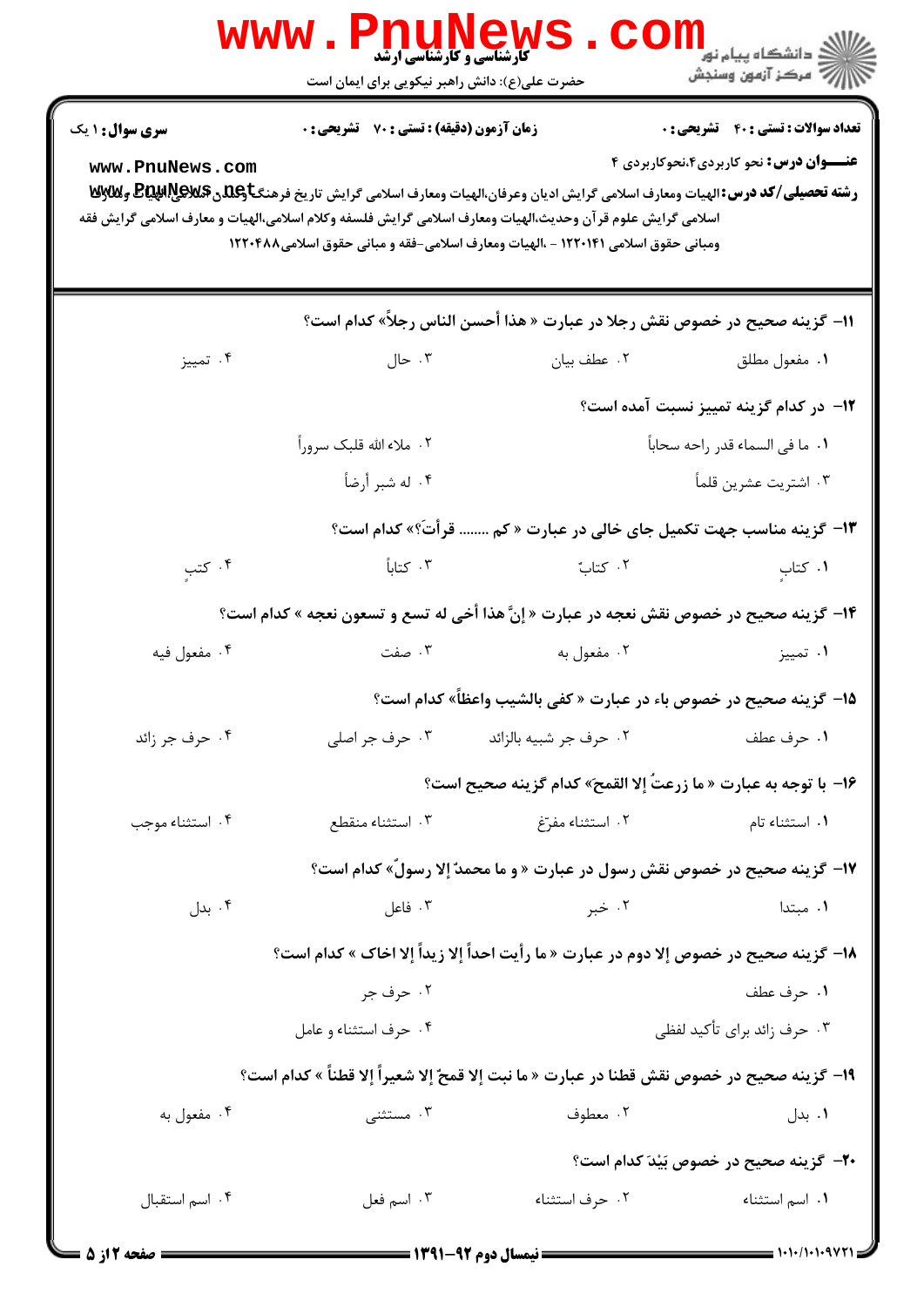| <b>سری سوال : ۱ یک</b> | زمان آزمون (دقیقه) : تستی : 70 قشریحی : 0 |                                                                                                                                                                                                                                                                                                                                                                                                                                                  | <b>تعداد سوالات : تستی : 40 قشریحی : 0</b>                 |
|------------------------|-------------------------------------------|--------------------------------------------------------------------------------------------------------------------------------------------------------------------------------------------------------------------------------------------------------------------------------------------------------------------------------------------------------------------------------------------------------------------------------------------------|------------------------------------------------------------|
| www.PnuNews.com        |                                           | <b>رشته تحصیلی/کد درس: ا</b> لهیات ومعارف اسلامی گرایش ادیان وعرفان،الهیات ومعارف اسلامی گرایش تاریخ فرهنگتاه <b>بالدی @DE وWy</b><br>در استه تحصیلی/کد درس: الهیات ومعارف اسلامی گرایش ادیان وعرفان،الهیات ومعارف اسلامی گرایش تاریخ فرهنگت<br>اسلامی گرایش علوم قر آن وحدیث،الهیات ومعارف اسلامی گرایش فلسفه وکلام اسلامی،الهیات و معارف اسلامی گرایش فقه<br>ومبانی حقوق اسلامی ۱۲۲۰۱۴۱ - ،الهیات ومعارف اسلامی-فقه و مبانی حقوق اسلامی۱۲۲۰۴۸۸ | <b>عنـــوان درس:</b> نحو کاربردی۴،نحوکاربردی ۴             |
|                        |                                           |                                                                                                                                                                                                                                                                                                                                                                                                                                                  | <b>۲۱</b> – کدامیک از حروف نداء فقط برای ندبه وضع شده است؟ |
| ۰۴ أيا                 | ۰۳ وا                                     | $L_{1}$ . The state $\mathcal{L}_{2}$                                                                                                                                                                                                                                                                                                                                                                                                            | $\mathfrak{f}$ . $\mathfrak{f}$                            |
|                        |                                           |                                                                                                                                                                                                                                                                                                                                                                                                                                                  | <b>۲۲</b> - در کدامیک منادا نکره مقصوده است؟               |
| ۰۴ یا طالب ً           | ۰۳ يا رجلاً خذ بيدي                       | ٠٢ يا من إسمه دواء                                                                                                                                                                                                                                                                                                                                                                                                                               | ٠١. يا محمد أقبل                                           |
|                        |                                           | <b>٢٣</b> - كزينه صحيح در خصوص مسلمين در  « يا للمسلمين للضعفاء» كدام است؟                                                                                                                                                                                                                                                                                                                                                                       |                                                            |
| ۰۴ منادای شبه مضاف     | ۰۳ منادای مضاف                            | ۰۲ منادای مستغاث                                                                                                                                                                                                                                                                                                                                                                                                                                 | ۰۱ مندای مندوب                                             |
|                        |                                           | <b>34</b> – گزينه صحيح در خصوص نقش الناس در عبارت «يا ايها الناسُ اتقوا ربكم » كدام است؟                                                                                                                                                                                                                                                                                                                                                         |                                                            |
| ۰۴ تأکید               | ۰۳ منادا                                  | ۲. نعت                                                                                                                                                                                                                                                                                                                                                                                                                                           | ٠١ عطف بيان                                                |
|                        |                                           | ۲۵– گزینه صحیح جهت تکمیل عبارت « إن°  أكرمتَه أكرمَك» كدام است؟                                                                                                                                                                                                                                                                                                                                                                                  |                                                            |
| ۰۴ محمداً              | ۰۳ محمدٌ                                  | ٢. محمدٍ                                                                                                                                                                                                                                                                                                                                                                                                                                         | ۱. محمدٌ                                                   |
|                        |                                           | <b>۲۶</b> - با توجه به عبارت  « السارق و السارقه فاقطعوا ايديهما » كداميك از كلمات زير  مشغول عنه  مي باشد ؟                                                                                                                                                                                                                                                                                                                                     |                                                            |
| ۰۴ السارق و السارقه    | ۰۳ ضمیر واو در فاقطعوا                    | ۰۲ ضمیر هما در ایدیهما                                                                                                                                                                                                                                                                                                                                                                                                                           | ۰۱ ایدی                                                    |
|                        |                                           | <b>٢٧-</b> با توجه به عبارت « آتوني أفرغ عليه قطراً»، در كدام گزينه  متنازع عليه آورده شده است؟                                                                                                                                                                                                                                                                                                                                                  |                                                            |
|                        | ۰۲ ضمیر واو در آتونی                      |                                                                                                                                                                                                                                                                                                                                                                                                                                                  | ۰۱ قطر                                                     |
|                        | ۰۴ ضمیرها در علیه                         |                                                                                                                                                                                                                                                                                                                                                                                                                                                  | ۰۳ ضمیر مستتر أنا در أفرغ                                  |
|                        |                                           | <b>۲۸</b> - گزینه صحیح در خصوص نقش الف در قاما و نقش اخواک در عبارت « قاما و قعد اخواک» به ترتیب کدام است؟                                                                                                                                                                                                                                                                                                                                       |                                                            |
|                        | ٠٢ فاعل - نائب فاعل                       |                                                                                                                                                                                                                                                                                                                                                                                                                                                  | ۰۱ فاعل - مفعول به                                         |
|                        | ۰۴ نائب فاعل - نائب فاعل                  |                                                                                                                                                                                                                                                                                                                                                                                                                                                  | ۰۳ فاعل - فاعل                                             |
|                        |                                           | <b>۲۹</b> - در کدامیک از گزینه های زیر ، جمله اسمیه آورده شده است؟                                                                                                                                                                                                                                                                                                                                                                               |                                                            |
|                        | ۰۲ هیهات هیهات لما توعدون                 |                                                                                                                                                                                                                                                                                                                                                                                                                                                  | ٠١. و فتحت السماء                                          |
|                        | ٠۴ خلق الانسانَ من علق                    |                                                                                                                                                                                                                                                                                                                                                                                                                                                  | ۰۳ و کان سعیکم مشکوراً                                     |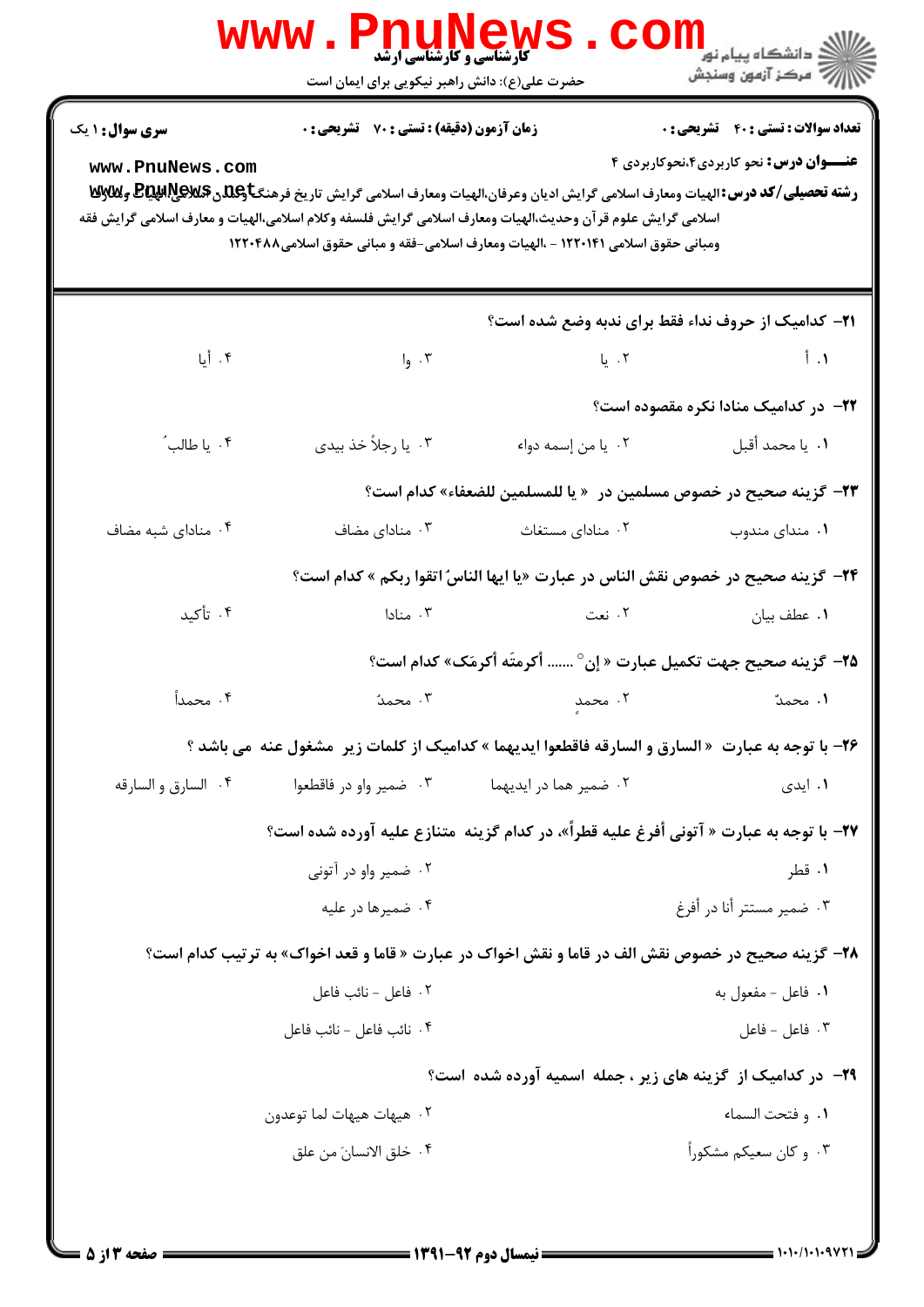| سری سوال: ۱ یک                                                                                                                                                                                                                                                                      | زمان آزمون (دقیقه) : تستی : 70 گشریحی : 0 |                                                                                   | <b>تعداد سوالات : تستي : 40 ٪ تشريحي : 0</b>      |
|-------------------------------------------------------------------------------------------------------------------------------------------------------------------------------------------------------------------------------------------------------------------------------------|-------------------------------------------|-----------------------------------------------------------------------------------|---------------------------------------------------|
| www.PnuNews.com<br><b>رشته تحصیلی/کد درس: ا</b> لهیات ومعارف اسلامی گرایش ادیان وعرفان،الهیات ومعارف اسلامی گرایش تاریخ فرهنگ <b>تاوگلدن BEپهلوپالاپالا</b> ق توگلای<br>اسلامی گرایش علوم قر آن وحدیث،الهیات ومعارف اسلامی گرایش فلسفه وکلام اسلامی،الهیات و معارف اسلامی گرایش فقه |                                           | ومبانی حقوق اسلامی ۱۲۲۰۱۴۱ - ،الهیات ومعارف اسلامی-فقه و مبانی حقوق اسلامی۱۲۲۰۴۸۸ | <b>عنـــوان درس:</b> نحو کاربردی۴،نحوکاربردی ۴    |
|                                                                                                                                                                                                                                                                                     |                                           | ۳۰– در کدام گزینه جمله دارای نقش بوده و محلی از اعراب دارد؟                       |                                                   |
|                                                                                                                                                                                                                                                                                     | ٢. وإنَّه لَقَسَمٌ -لو تعلمون- عظيمٌ      |                                                                                   | ۰۱ الله نور السّموات و الارض                      |
|                                                                                                                                                                                                                                                                                     | ٠۴ هذه بضاعتنا رُدَّت إلينا               |                                                                                   | ٢.  فأوحينا إليه أن اصنع الفلك                    |
|                                                                                                                                                                                                                                                                                     |                                           | ٣١- گزينه صحيح در خصوص عامل تمييز در عبارت«غرسنا الحقلَ أشجاراً» كدام است؟        |                                                   |
| ۰۴ محذوف                                                                                                                                                                                                                                                                            | ۰۳ غرسنا                                  | ٢. أشجاراً                                                                        | ٠١. الحقل                                         |
| و ما لي إلا مذهبَ الحق                                                                                                                                                                                                                                                              |                                           | ٣٢- گزينه صحيح در خصوص آل و مذهبِ اول در شعر: « و ما لي إلا آلَ أحمد شيعه         | مذهبٌ» به ترتیب کدام است؟                         |
|                                                                                                                                                                                                                                                                                     | ۰۲ مستثنی مقدم - مستثنی منه               |                                                                                   | ۰۱ مستثنی مقدم - مستثنی مقدم                      |
|                                                                                                                                                                                                                                                                                     | ۰۴ مستثنی منه - مستثنی مقدم               |                                                                                   | ۰۳ مستثنی منه - مستثنی منه                        |
|                                                                                                                                                                                                                                                                                     |                                           | 33- گزینه صحیح در خصوص نقش غیر در عبارت « و إنَّ لک لأجراً غیرَ ممنون» کدام است؟  |                                                   |
| ۰۴ خبر                                                                                                                                                                                                                                                                              |                                           |                                                                                   | ۰۱ نعت                                            |
|                                                                                                                                                                                                                                                                                     |                                           | <b>٣۴-</b> گزینه صحیح در خصوص جبلاً در عبارت « یا طالعاً جبلاً » کدام است؟        |                                                   |
| ۰۴ حال                                                                                                                                                                                                                                                                              | ۰۳ نعت                                    | ۰۲ مفعول به                                                                       | ۰۱ منادا                                          |
|                                                                                                                                                                                                                                                                                     |                                           | <b>۳۵-</b> گزینه صحیح در خصوص هاء در عبارت « واحسیناه» کدام است؟                  |                                                   |
| ۰۴ سکت                                                                                                                                                                                                                                                                              | ۰۳ جر                                     | ۰۲ زائد                                                                           | ۰۱ تنبيه                                          |
|                                                                                                                                                                                                                                                                                     |                                           |                                                                                   | ۳۶- کدامیک از ادوات شرط است؟                      |
| ۰۴ لیتما                                                                                                                                                                                                                                                                            | ۰۳ هلّا                                   | ۲. ألا                                                                            | ۰۱ حیثما                                          |
|                                                                                                                                                                                                                                                                                     |                                           |                                                                                   | <b>٣٧-</b> نوع ما در « زيدٌ ما أحسنَه » كدام است؟ |
| ۰۴ شبیه لیس                                                                                                                                                                                                                                                                         | ۰۳ تعجبيه                                 | ۰۲ موصوله                                                                         | ۰۱ نافیه                                          |
|                                                                                                                                                                                                                                                                                     |                                           | <b>٣٨- فاعل فعلِ سُرًّا در عبارت « أكرمتُ فسُرًّا أخويك » كدام است؟</b>           |                                                   |
|                                                                                                                                                                                                                                                                                     |                                           | ۰۲ أخوي                                                                           |                                                   |

 $1 - 1 - 1 - 1 - 9$